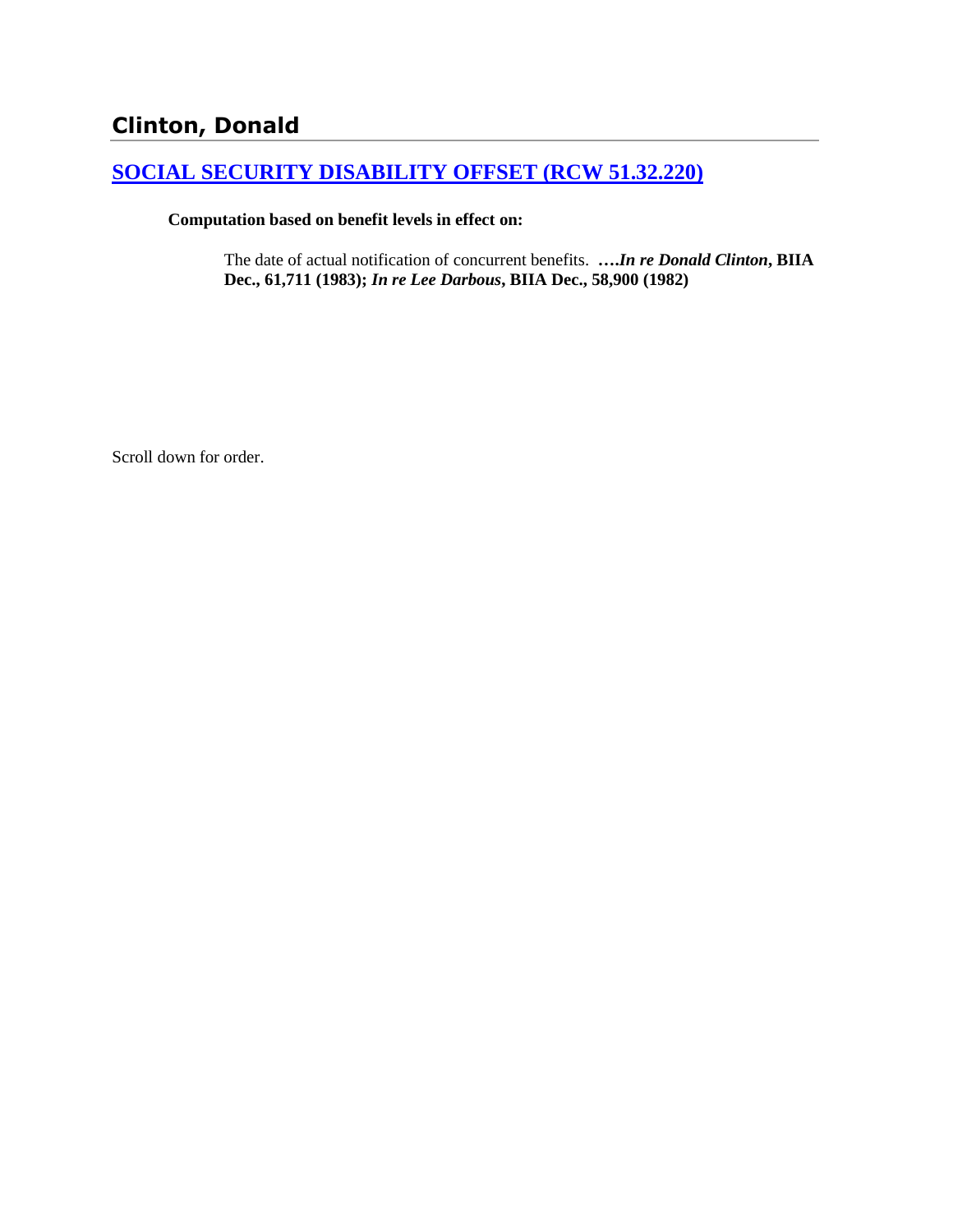### **BEFORE THE BOARD OF INDUSTRIAL INSURANCE APPEALS STATE OF WASHINGTON**

**)**

**IN RE: DONALD F. CLINTON ) DOCKET NO. 61,711**

**CLAIM NO. G-106656 ) DECISION AND ORDER**

APPEARANCES:

Claimant, Donald F. Clinton, by Maxey Law Offices, per Dana C. Madsen

Employer, Joey August Distribution Company, None

Department of Labor and Industries, by The Attorney General, per Tina Kondo and David Dressel, Assistants

This is an appeal filed by the claimant on March 12, 1982, from an order of the Department of Labor and Industries mailed January 27, 1982, which adhered to a November 18, 1980 order which reduced the claimant's monthly rate of pension to \$308.96 effective February 16, 1980 and assessed an overpayment in the amount of \$1,538.22 for the period of February 16, 1980 to August 15, 1980. **REVERSED AND REMANDED**.

# **DECISION**

Pursuant to RCW 51.52.104 and RCW 51.52.106, this matter is before the Board for review and decision on a timely Petition for Review filed by the claimant to a Proposed Decision and Order issued on January 28, 1983 in which the order of the Department dated January 27, 1982 was affirmed.

The Board has reviewed the evidentiary rulings in the record of proceedings and finds that no prejudicial error was committed and said rulings are hereby affirmed.

The claimant raises four issues. He first asserts that because his industrial injury occurred in 1970 no social security offset should be taken from his pension benefits. Secondly, the claimant asserts that if an offset is taken the base figure used should be determined when he first began receiving benefits in May 1976. In the alternative, the claimant asserts that if the 1976 base figure is not used then the base figure should be determined as of his benefit rates in March, 1978 when the claimant informed the Department that he was receiving social security benefits. Finally, he asserts that the Department is prohibited from recovering overpayments prior to August, 1980.

1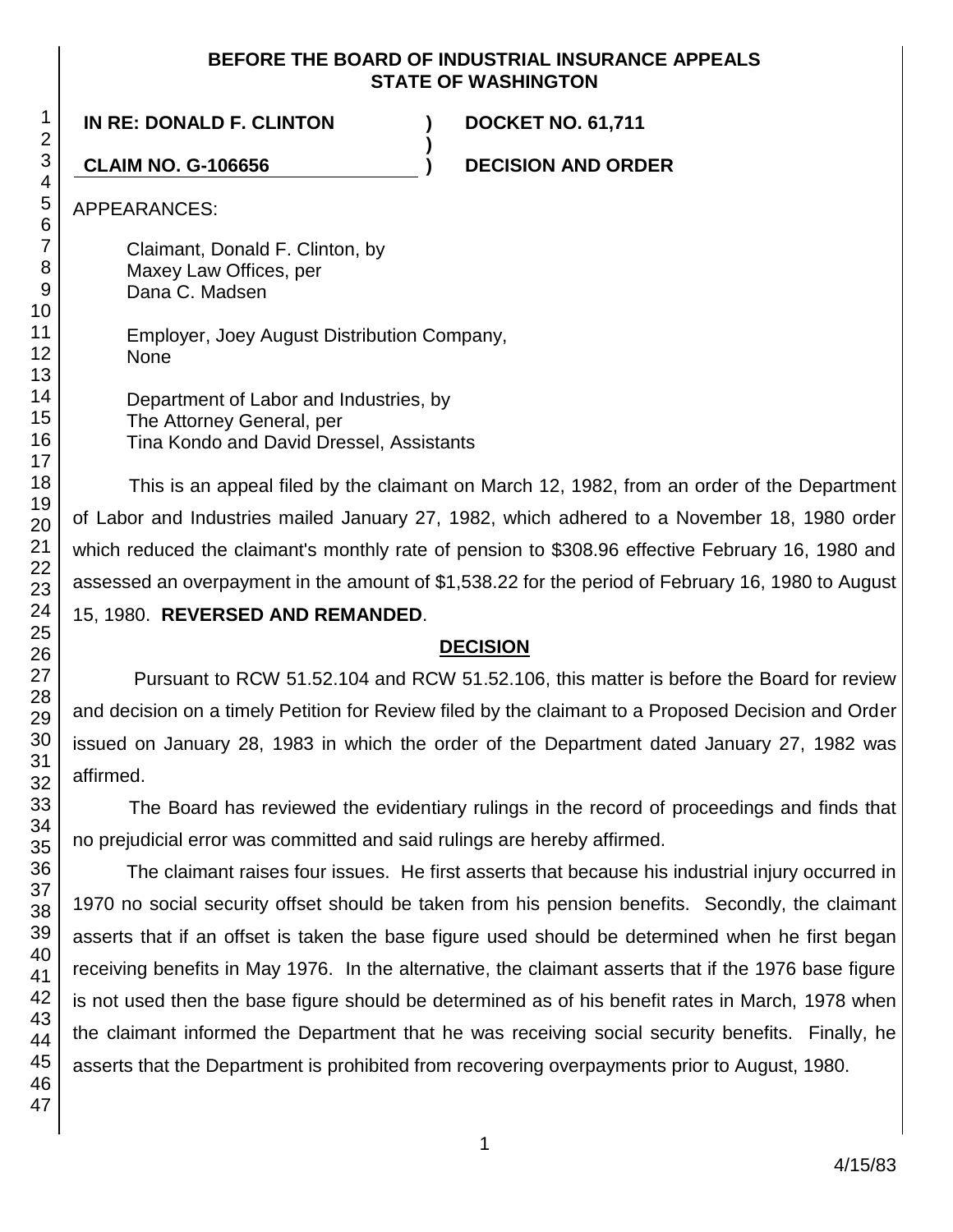The claimant was injured on October 19, 1970 and was off work for two years before rejoining the labor force. His industrially related condition worsened and in 1975 his claim was reopened. He received time-loss compensation from September of 1975 to June 29, 1979, at which time he was granted permanent total disability status. He received subsequent cost of living increases from the Department of Labor and Industries as provided by the legislature. He applied for social security benefits on January 14, 1976, and received his first check in May of 1976. He also received subsequent social security cost of living increases as provided by act of Congress in the social security laws.

On February 22, 1978, the claimant was interviewed by John Clemons, a vocational rehabilitation counselor employed by the Department. At that time he informed Mr. Clemons that he was receiving \$328.00 a month in social security benefits in addition to approximately \$275.00 per month time-loss compensation. On March 21, 1978, Mr. Clemons prepared a field vocational report, initial and final evaluation, which was received by the Department on April 4, 1978. We assume that report was noted and relied upon in adjudicating the claim there-after.

By a Department order dated November 18, 1980, the claimant was informed there would be a social security benefit offset to recoup an alleged overpayment for the period, February 16, 1980 to August 15, 1980 inclusive, in the amount of \$1,538.22. Following some interlocutory administrative action confirming those figures in the ensuing fourteen months, the instant appeal was brought to the Board. These computations were based, in part, on information that as of November 1980 the claimant was receiving \$410.50 per month in social security disability benefits.

In support of his contention that since his industrial injury occurred on October 19, 1970, the law in effect at that time should apply to this case, the claimant has cited three cases, the most recent of which was decided in the year 1932. We point out that in 1932 there was no Social Security legislation. 42 U.S.C. § 424a permits the Social Security Administration to reduce disability benefits to persons who are also receiving state workers' compensation periodic benefits. 42 U.S.C. § 424a(d) provides that the reduction by the Social Security Administration shall not be taken "...if the workman's compensation law or plan under which periodic benefits is payable provides for the reduction thereof..." Under those two provisions of federal law, recipients of periodic benefits face an "either/or" situation. Either the federal government takes the offset under Section 424a or the state takes the offset under section 424a(d). In 1975, the state legislature correctly perceived that fiscal benefits would inure to the state's advantage by enacting RCW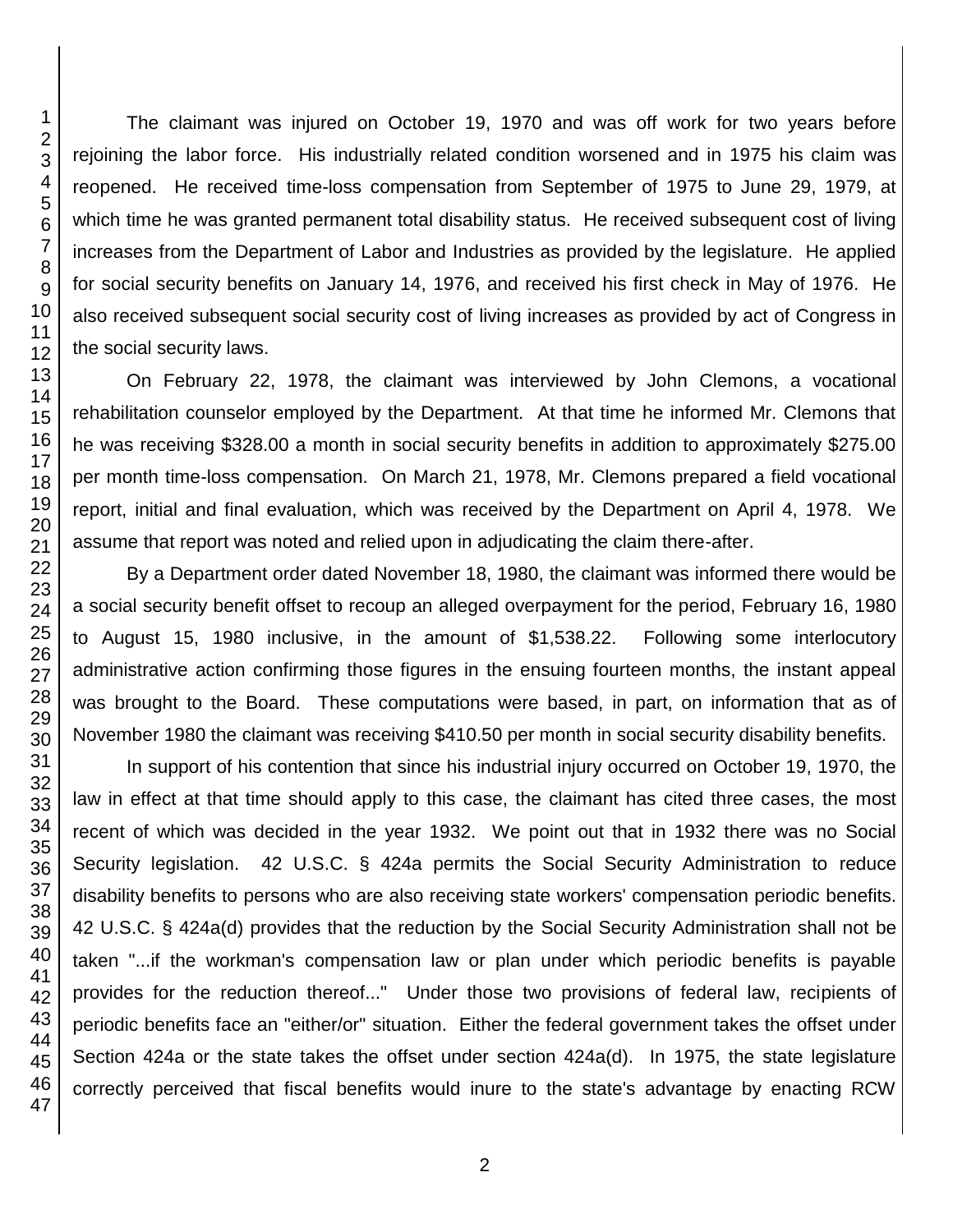51.32.220. Thus, in answer to the claimant's contention that no offset should be taken, it is apparent that an offset would be taken either by the Social Security Administration or by the Department of Labor and Industries.

The claimant's second and third contentions, regarding the appropriate base rate to be used in determining the offset, can be answered together. RCW 51.32.220 clearly states that:

> "Any reduction of this section shall be effective the month following the month in which the department or self-insurer is notified by the federal social security administration that the person is receiving disability benefits under the federal old-age, survivors and disability insurance act..." (Emphasis added)

The record does not reveal that the Department of Labor and Industries was notified by the Social Security Administration directly that Mr. Clinton was receiving federal disability benefits. However, the Department we believe was clearly put on notice that Mr. Clinton may have been receiving such benefits. The field vocational report prepared and submitted by Mr. Clemons, an employee of the Department of Labor and Industries, clearly indicates that the Department had sufficient information upon which to act to secure confirmation of receipt of benefits from the Social Security Administration. The record does not explain the Department's delay in seeking such information. Had the Department acted to confirm that Mr. Clinton was receiving social security disability benefits when Mr. Clemons' report was received in April of 1978 instead delaying action until August 1980, the social security benefits base for determining the claimant's offset would be less and would operate to the claimant's financial advantage.

We do not believe this state's legislature intended the statute to be applied so strictly that it would require the Department to blindly and slavishly adhere to the language of the statute that it be notified directly "by" the federal agency. The notification from the federal agency may be a key for determining the first effective month for the Department to commence the offset, but the date of such notification should not be the operative fact for determining the base benefit levels for offset computation. It was perceived when the statute was drafted that the Social Security Administration controlled the flow of information necessary to make offset calculations and to provide that information more quickly and reliably than the claimant. However, when that information comes directly from the claimant and is reasonably accurate and reliable we see no need to engage the bureaucratic process any further to require that the Department should delay action until the information is conveyed directly from the Social Security Administration. Consequently, we do not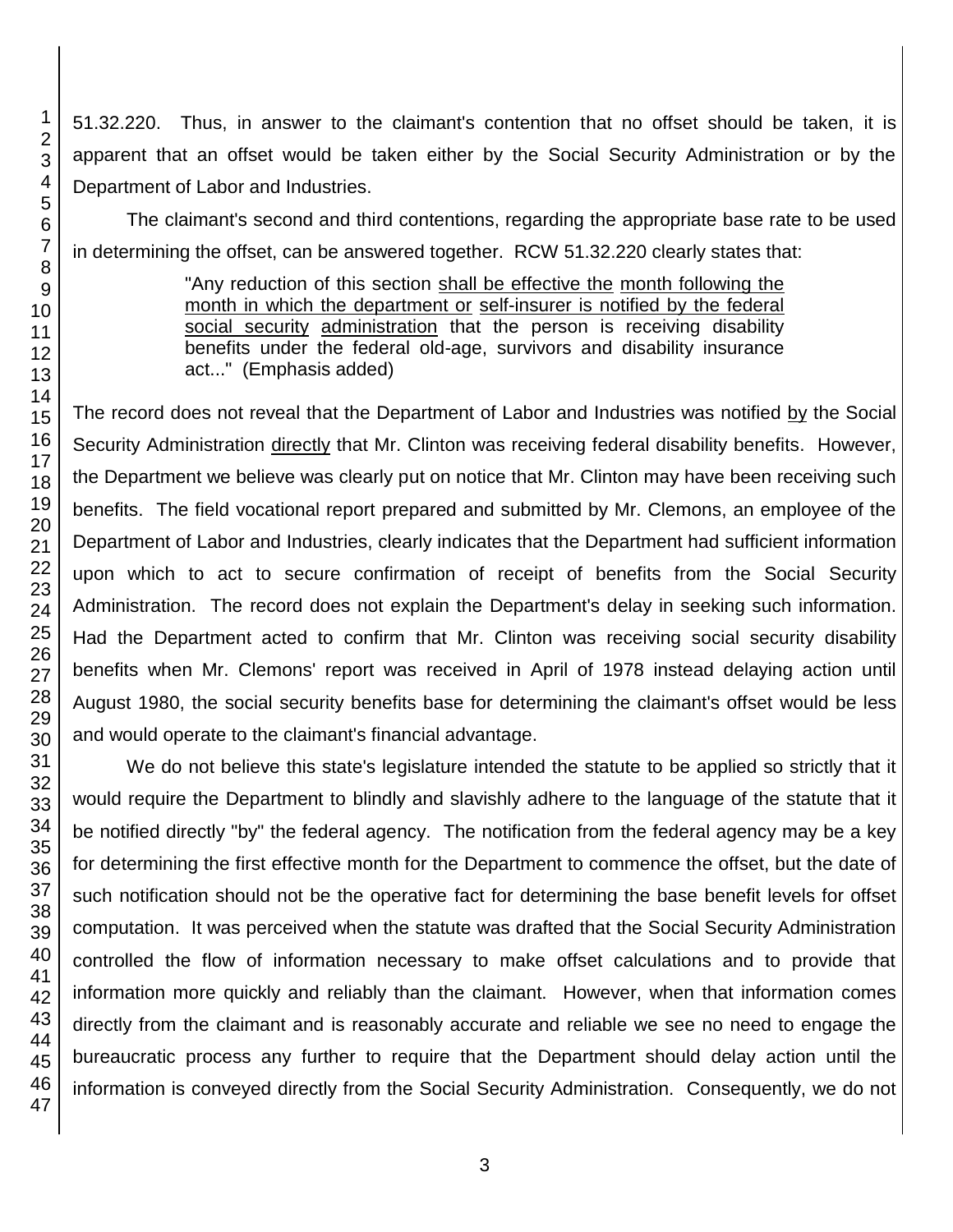feel that Mr. Clinton should be penalized by any bureaucratic delay or failure to take notice that information was already "in-hand".

Appeals which have previously reached this Board concerning other legal issues surrounding the application of RCW 51.32.220 have caused this Board to evolve what is felt to be a straightforward approach to the resolution of legal disputes. That approach reduced to its barest terms is simply: the worker ought to be placed in the same position when the Department of Labor and Industries takes the offset as was the case when the Social Security Administration was taking the offset. We understand the federal statute and administrative regulations provide that when the Social Security Administration was taking the offset from workers in this state, that reduction of benefits by offset was only commenced in the month after the month the Social Security Administration was put on notice that the worker was entitled to state workers' compensation benefits. We understand that the benefit levels in effect during the month the Social Security Administration was put on such notice of entitlement were relied upon for computing the extent of offset.

A rule requiring reference to benefit levels during the month the Department of Labor and Industries is put on notice of entitlement or with due diligence should have been put on notice has several advantages under this state's statutory scheme. First, in most cases it is simple to administratively determine. Second, it encourages the Department to make early inquiry whether collateral federal benefits were being applied for and received. During the waiting period, the worker still receives all benefits to which he is rightfully entitled, even if he is receiving both federal and state benefits. By encouraging early inquiry on entitlement to benefits and pegging the offset to that level, the worker is entitled to keep future federal cost of living increases and state time-loss compensation adjustments even though such increases may exceed 80% of the worker's average current earnings.

In resolving this dilemma with fairness and equity, we must also keep in mind two significant intents present in the federal and state legislation. First, there is the Congressional intent that the benefit structure should not be designed to discourage workers from returning to gainful work as early as they reasonably can. Second, there is the clear intent in this state's law (which must be considered in conjunction with the congressional intent) not to penalize this state's injured workers because of bureaucratic delay.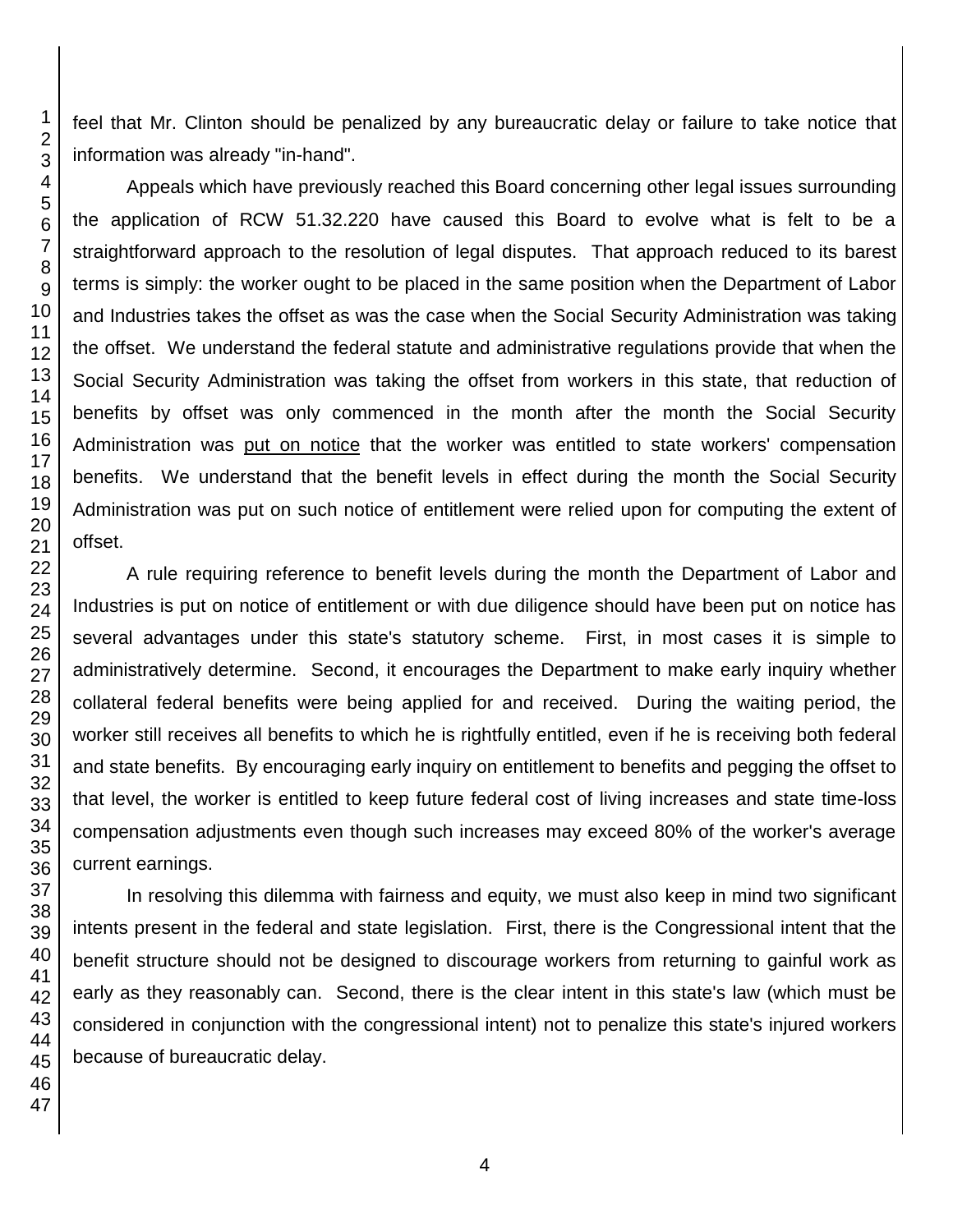Finally, Mr. Clinton asserts that RCW 51.32.240 prohibits the Department from recovering overpayments prior to August 1980. This contention is without merit as RCW 51.32.220 allows recovery of overpayments six months prior to the notification of overpayment to the claimant. In this case, the claimant was notified in August 1980 that he had received overpayments, thus the Department was entitled to recovery overpayments from February 1980 forward.

In summary, we hold the Department should refer to base levels which Mr. Clinton was receiving in April 1978 to determine what the extent, if any, of offset should be relative to workers' compensation monthly pension payments. Moreover, the Department should be entitled to recoup any such overpayments made, retroactive to February 1980.

# **FINDINGS OF FACT**

After a thorough review of the entire record, the Board finds as follows:

- 1. On November 6, 1970, the Department of Labor and Industries received an accident report from the claimant, Donald Clinton, alleging an industrial injury on October 19, 1970, during the course of his employment with Joey August Distribution Company. The claim was allowed and closed after benefits were provided, but reopened in 1975. On July 24, 1979, the Department issued an order placing the claimant on a pension effective December 13, 1978. On August 27, 1980, the Department issued an order establishing a social security offset and determining there was an overpayment in the sum of \$2,463.00. Following interlocutory action, that declaration of overpayment was reduced to \$1,538.22 by an order entered November 18, 1980. This sum was later confirmed by an order entered January 27, 1982. On March 12, 1982, the claimant filed a notice of appeal with the Board of Industrial Insurance Appeals. On April 1, 1982, the Board issued an order granting the appeal and directed that proceedings be held on the issues raised by the appeal.
- 2. On April 4, 1978, the Department was notified by the claimant that he was then receiving full benefits from both the Social Security Administration and the Department. This information was included in a field vocational report prepared by an employee of the Department of Labor and Industries who forwarded the information to the Olympia office of the Department of Labor and Industries.
- 3. In an order dated August 27, 1980, the Department first notified the claimant of its intention to implement reduction of benefits by applying the offset provisions contained in RCW 51.32.220.
- 4. In an order dated November 18, 1980, the Department recomputed the claimant's benefits by offsetting the amount of social security benefits the claimant was then receiving and further determined there was an overpayment in the amount of \$1,538.22.